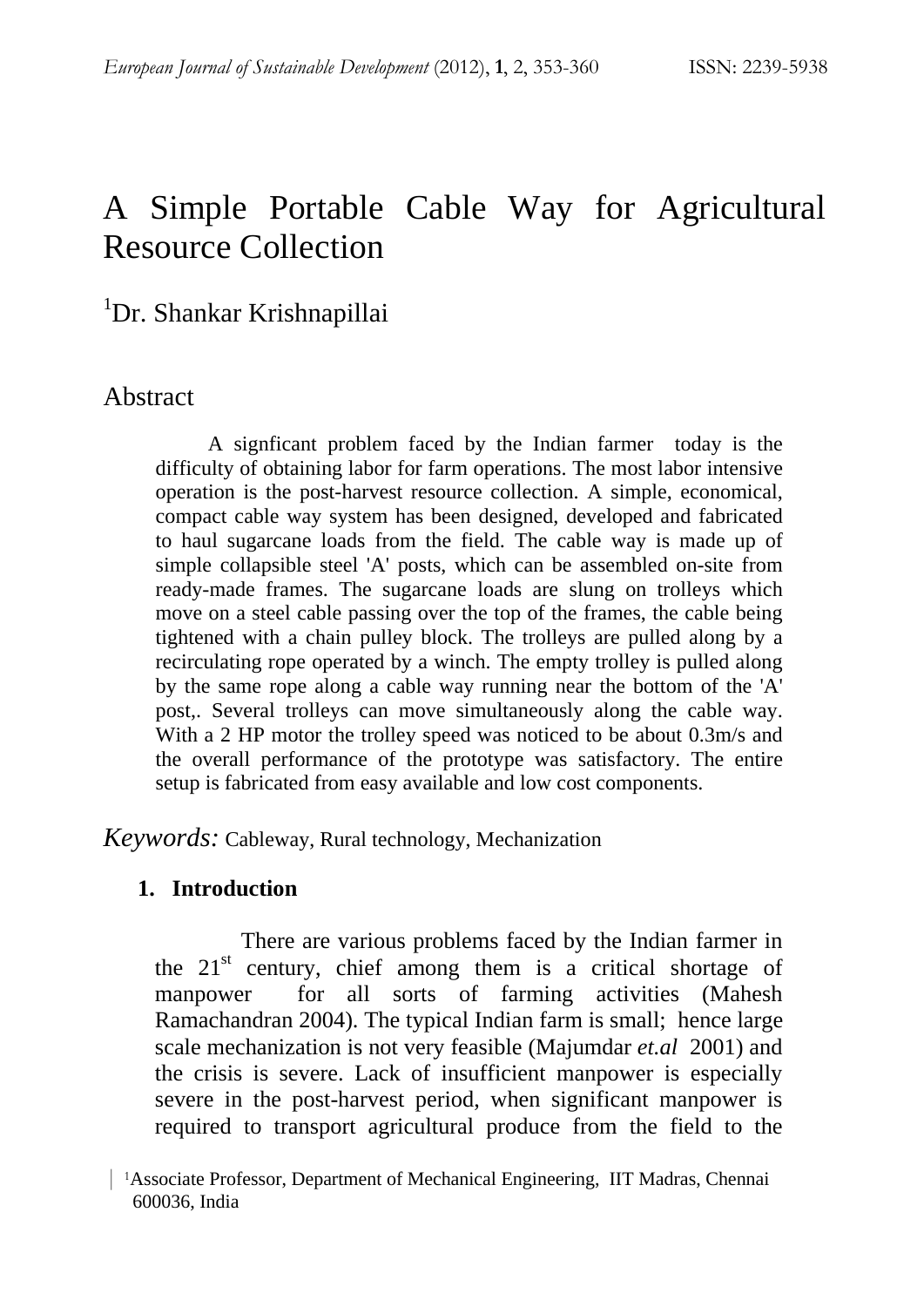collection point outside. Thus in recent times there are severe labor problems in the collection of agricultural resources and discourages the farming profession (Shama 2007). The aim of the cable way is to provide an economical and simple solution to this problem.

Cableway (or ropeway) systems are used for material handling or transportation of passengers. Cableways are particularly useful in rugged terrain and in environmentally sensitive areas. The cableway is possibly the most efficient of all modes of transport. The cableway technology is quite basic and it has many advantages which are presented by Dwyer (1975). First, it can cover steep, rugged and otherwise inaccessible ground. Being capable of moving goods in a straight line, it can easily reduce road haul distances by a sizeable factor. Another advantage of the cableway is its 'non-intrusive' nature *i.e.,* minimal environmental impact. This is emphasized in the environmental assessment report of ropeway across Guwahati river in Assam State, India (Pollution Control Board, Assam 2009). The area requirements of cableway are minimum with a small cleared pathway under the posts, which are widely separated. The third advantage of the ropeway is the moderate energy consumption and minimum labor requirements (Wuschek 1982). Various cableway systems are discussed by Edward *et.al* (1985) which include mono-cableway and bi-cable way and their many variations. The bi-cable way system is adopted here, where the load moves along on a cable on rollers and is hauled by a moving rope clamped to the load. The current cable way system was implemented with an NGO for the benefit of sugarcane farmers in the Karur District in Tamilnadu State, India.

# **2. Objectives of the Portable Cable Way**

After several discussions with the farmers and the feedback obtained thereof, it was decided that the cableway system and the steel posts must be portable and economical to fabricate and operate. The main components are (a) steel posts to carry the cableway(b) winch and motor unit and (c) chain pulley block and (d) steel cables and (e) recirculating rope. Several farmers could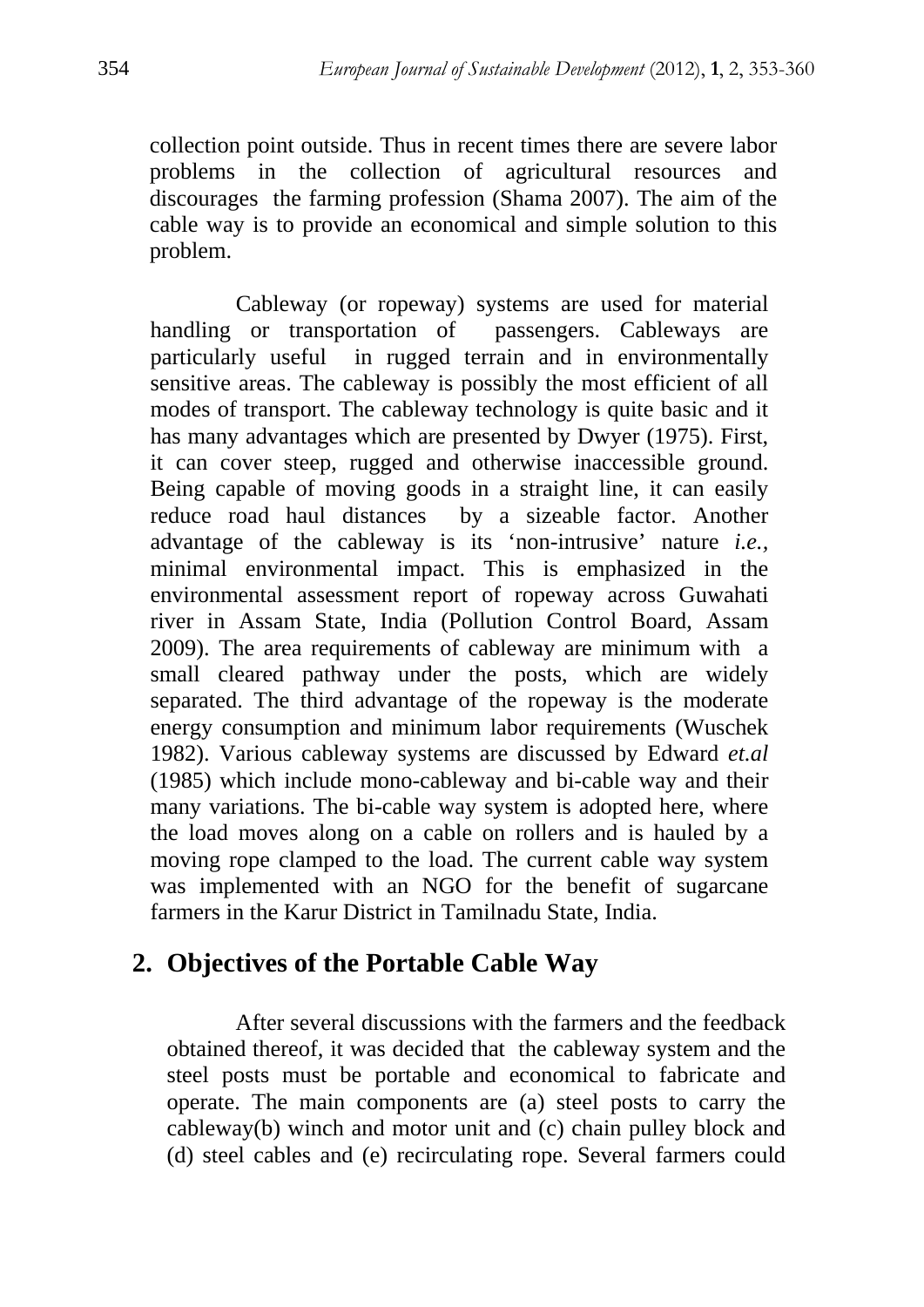#### S. Krishnapillai 355

share the portable cable way. Given the budgetary constraints of the project, it was decided the prototype cableway could be fabricated and tested for 100m. This distance could be readily extended with more posts. It should be able to continuously haul several head loads of sugarcane (each 25kg) over this distance at a moderate speed; the speed could be readily increased with a more powerful winch motor. The components are cheap and economically purchased and fabricated.

## **3. Description of Portable Cable Way**

 Figure.1 shows the photograph of the portable cable way in operation. It shows a typical cableway post made of easily available tubular steel pipes. The pipes are bent into two trapezium frames, which are hinged at the top and opened at the bottom and held thus with tie rods to form a sturdy 'A' shaped post when viewed transverse to the cable way (this assembly is shown in Figure.2). Also shown is a trolley (with sugarcane load in sling) fitted with two nylon wheels moving along the top cable, and also the recirculating rope which pulls it.

 More technical details are shown in the next schematic diagram (Figure.3). There are many 'A' posts which are assembled on site from the portable frames. There are two end-posts which are especially sturdy, and a number of weaker intermediate posts (20 were used in the project). The 'A' post opens at an angle of about  $40^0$  (see Figure.2) and is 2.3m high with a base of 1.8m (measured parallel to the cableway) and 1.78m (transverse to cable way) forming a sturdy structure resistant to compressive and sidewise forces. The frames are held in place with tie rods (not shown in Figure.2). These tie-rods also support the bottom cable. Usually there is a spacing of about 5 to 7m between two posts.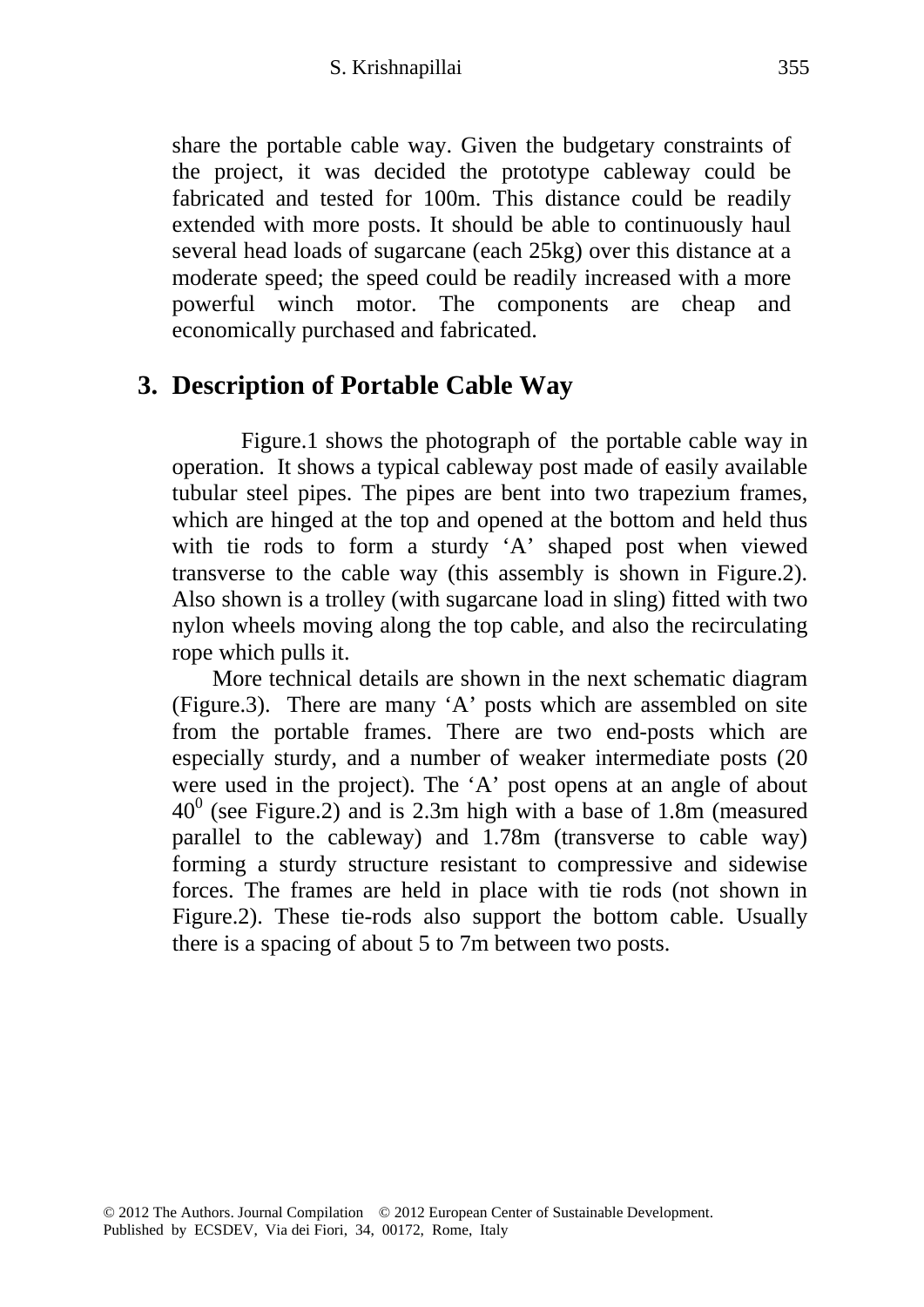

Figure.1 Photograph of portable cableway



Figure.2 Assembly of a cableway post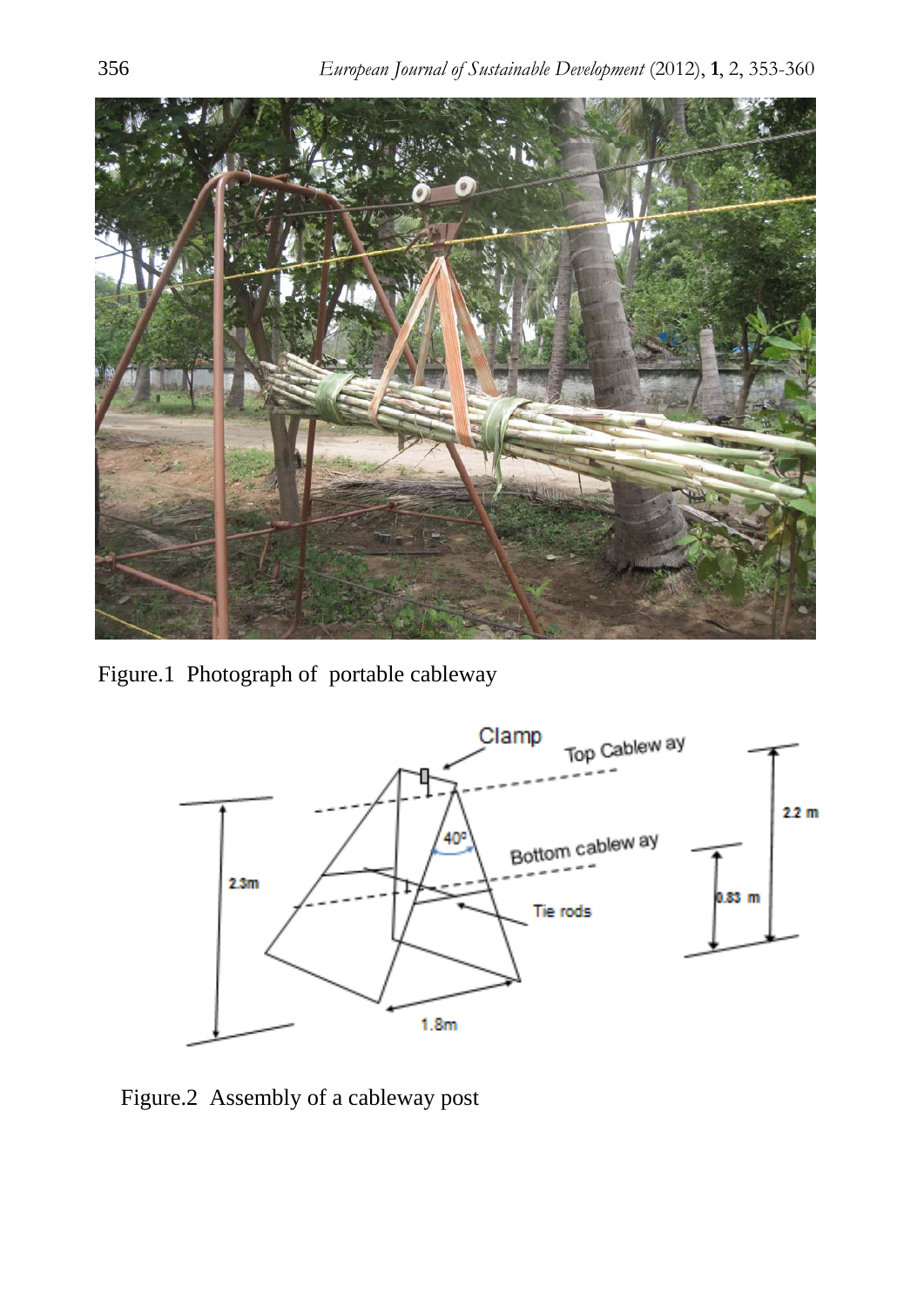

Figure.3 Schematic diagram of portable cable Way (dimensions in m) Not to scale

 A 12mm steel cable passes over the top of the posts. Both ends of this cable are buried 1.5m in the ground and tightened with a 2 tonne chain pulley block. A recirculating rope provides the motive power to pull the loaded trolleys along the top cable and the unloaded trolleys along the bottom cableway (in opposite directions). This rope is wound round a winch drum driven by a 2HP motor; the loads moving at a walking speed. The upper cable is tightened using the chain pulley block. A turnbuckle suffices for the lower cable way which carries lighter loads (it is also possible to connect both cables to the chain pulley block, with a slight modification).

 The cable tension when calculated for a single concentrated load of 50kg at mid-span for a permissible sag (Brockenbrough and Meritt 1999) of 3% of span (span being 7m) is 500kgf. The downward compressive force on the end posts was 500kgf and in the intermediate posts was considerably smaller. Hence the end posts have large tubular cross sections (38mm OD, 2mm thick) and intermediate posts have smaller cross sections(32mm and 2mm). The diameter of the cable was finalized as 12mm (7 tonne breaking capacity) because it has to be sufficiently broad for the trolley wheels to roll on.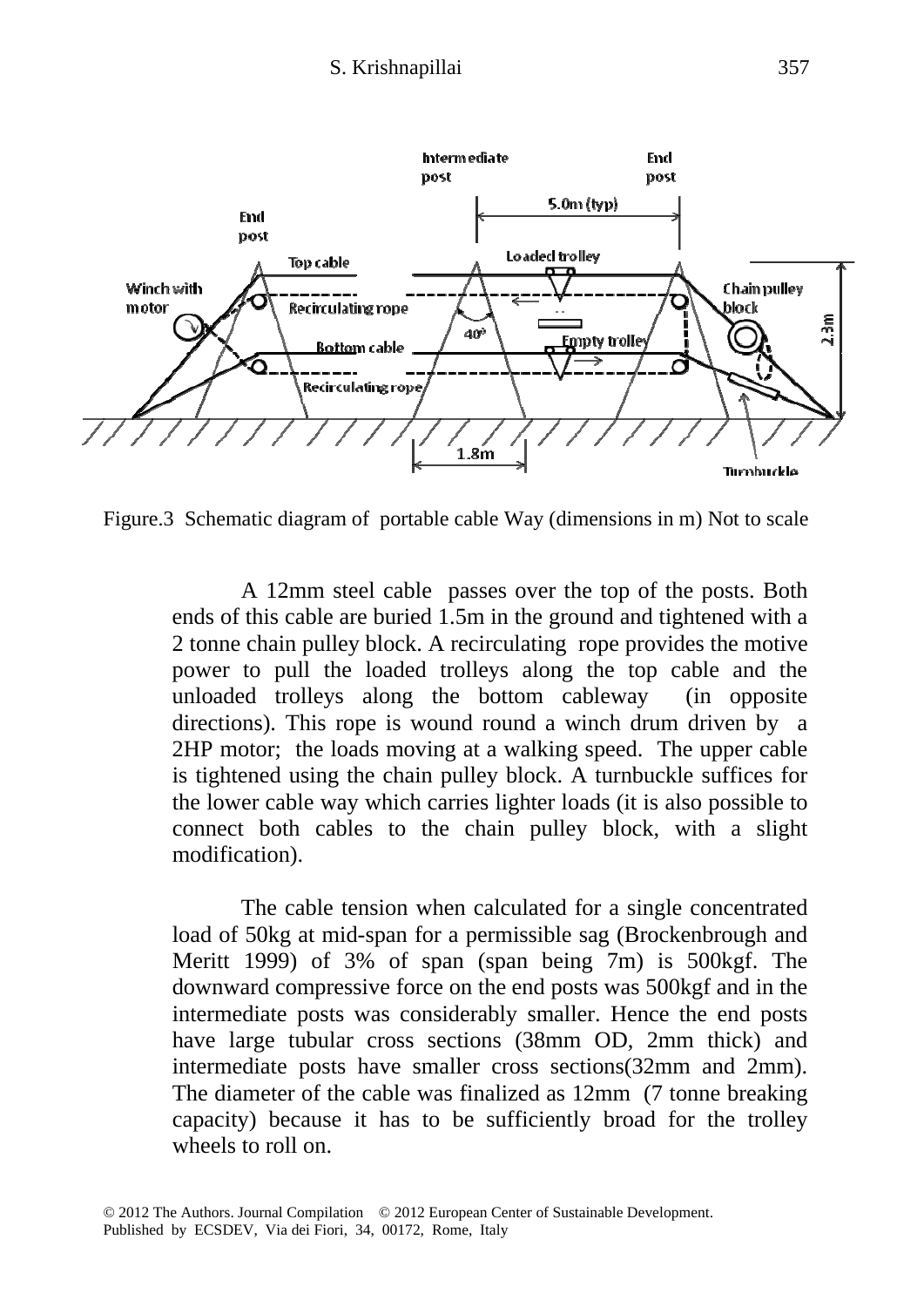Figure.4 shows a photograph of the chain pulley block, usually used for hoisting loads, now adapted to tightening the cable. It is capable of considerable mechanical advantage in lifting heavy objects. The 'hook' end of the device, which is normally connected to the load to be hoisted is now attached to the end of the cable coming from an end post. The other end of the chain (normally attached to the roof beam) is wrapped on a concrete block and buried about 1.5m under the ground. By pulling the side loop chain, the operator tightens the cable with ease. Thus by using a simple chain pulley block, tightening is accomplished without recourse to more expensive hydraulic and pneumatic devices usually seen in cableways.

 Figure.5 shows the photograph of the winch with 2 HP motor with a rated speed of 1500rpm. A reduction gear box of ratio 1:5 is used to connect the motor to the winch drum. The drum is about 0.34m in diameter with a corrugated surface for better grip. An 8mm diameter nylon rope made endless is wrapped around on the the drum. This rope (see Figure.3) pulls both the top and bottom trolleys in opposite directions.

 Among the other components of less significance is the trolley in the photograph (Figure.1) which is made of a triangular steel plate (with about 0.18m sides). Two nylon rollers attached to this plate roll over the 12mm diameter cable. The trolley can be clamped or unclamped to the recirculating rope. There is a simple sling to put the sugarcane load. Once the loaded trolley reaches the destination, it is unclamped from the recirculating rope and put on the lower cable way and again clamped to the rope. When the cable way is in operation, upto five loaded trolleys were simultaneously hauled before deterioration of speed and performance took place.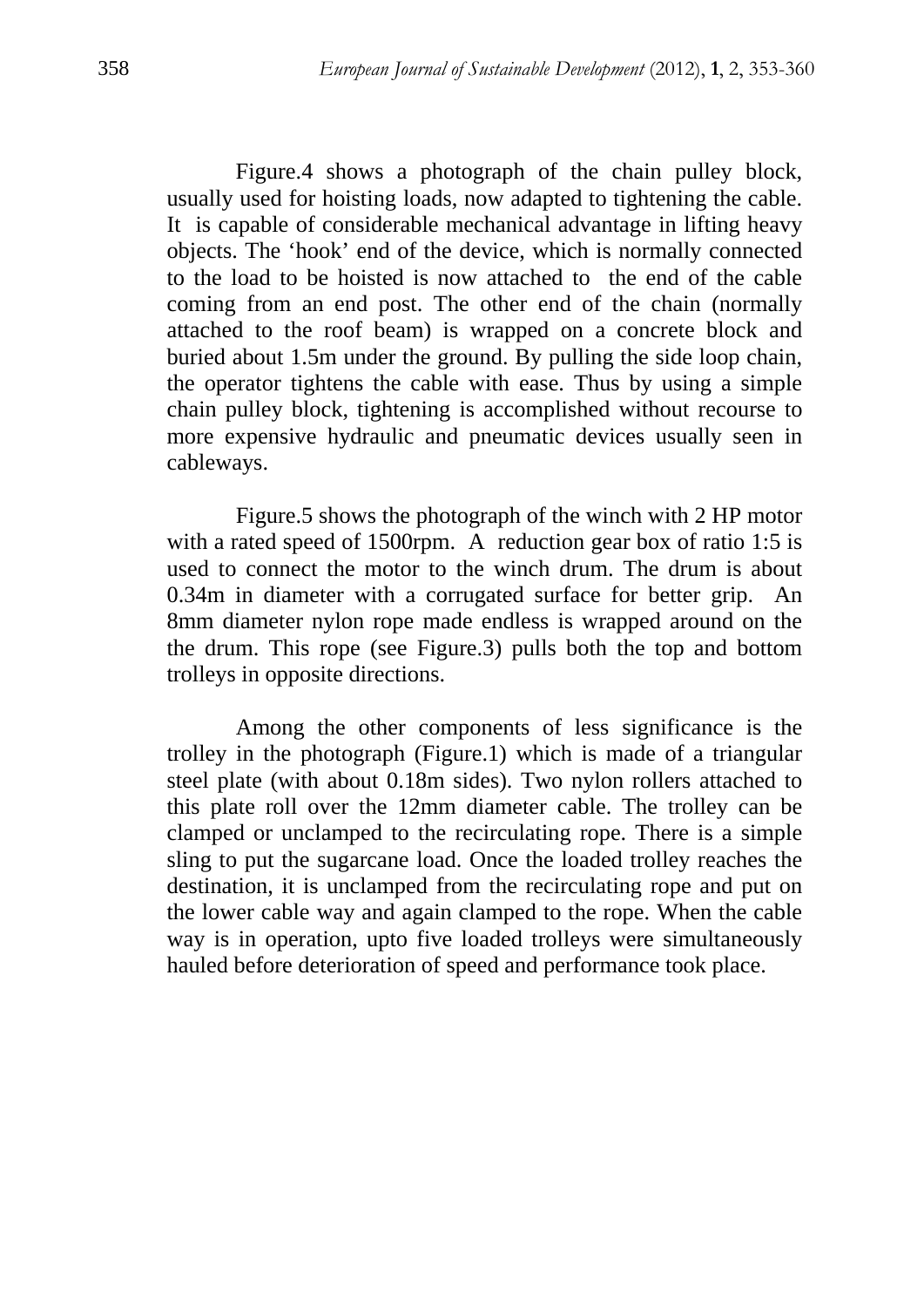



Figure.4 Chain pulley block Figure.5 Winch with 2 H.P motor

## **4. Economy and Labor**

 The total cost of cableway fabrication (including 20 posts and one 2kVA generator) was Indian Rupees 2,00,000 (USD 4,000). The intention is that the device can be shared by many farmers. There is also the convenience whereby the farmer need not wait for days to find dozens of laborers for manual work. Farmers do not opt for a permanent cable way since such facilities are needed for only about ten to fifteen days in a year. For the erection of portable cableway, it is sufficient to engage four laborers for half day. Increasing the length of the cable way requires less than proportional increase of labor, since it is only required to insert extra posts – the effort for installing winch and pulley block is same irrespective of the length of cable way. The number of workmen and time required for transportation increase with obstacles such as small trenches, furrows, water ways, irregular surface and also the weather. With the portable cable way such obstacles do not matter once the cable way is erected and in continuous operation. In a cable way of the current design only four laborers are required to continuously operate the cableway irrespective